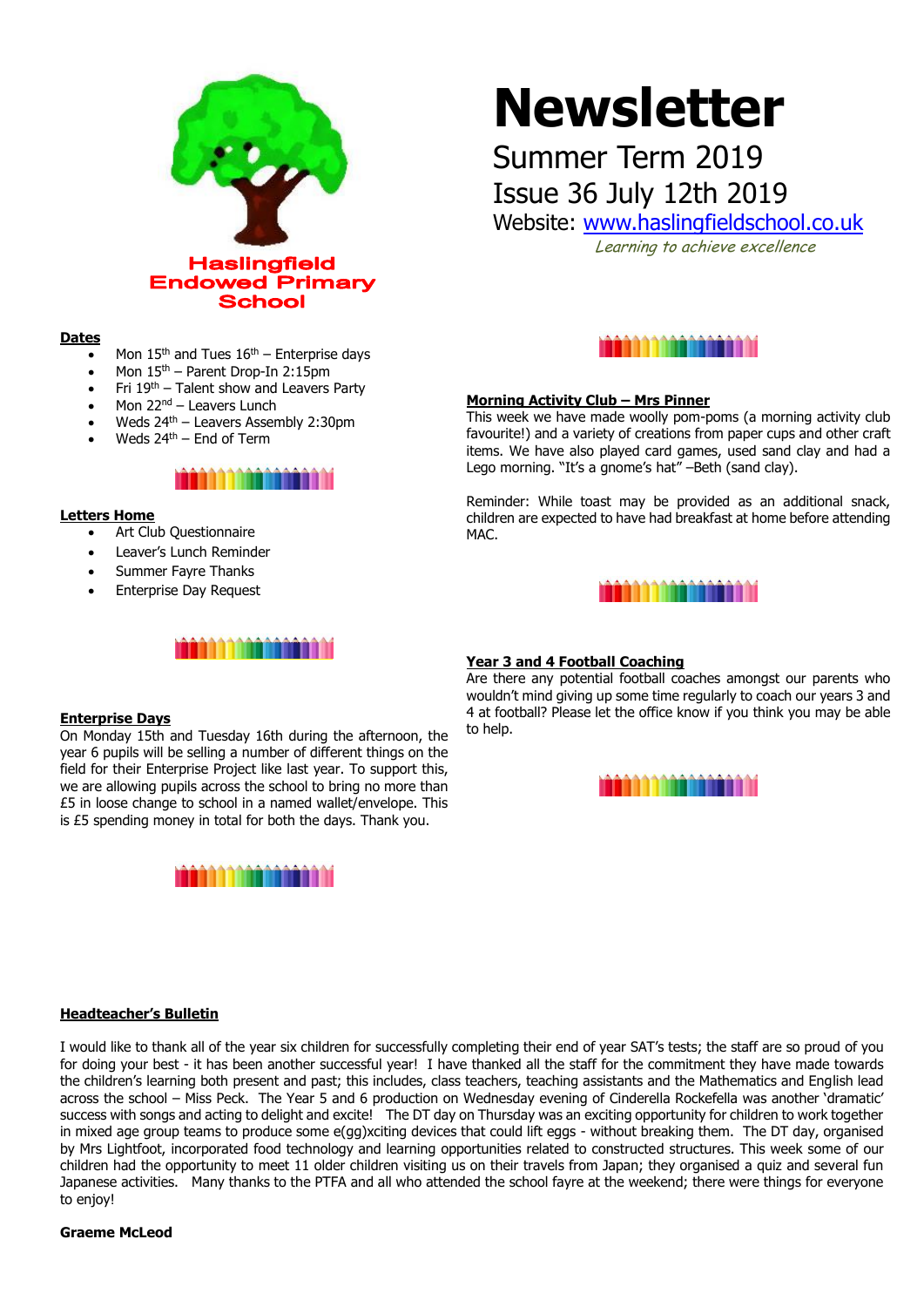

**Ash Mrs Lightfoot and Mrs Symmons:** This week we have been looking at positional language, behind, next to, in front, we have also recapped our tricky words in phonics. The children really enjoyed watching the years 5 and 6 perform Cinderella Rockerfella on Tuesday. On Thursday it was DT day which the children loved participating in. They worked in their houses to build a pulley system to pull up an egg without breaking it, they also prepared, cooked and ate a stir fry. They were really good at working together in their groups. This week at Forest School lots of people climbed trees. We talked about the risks and remembered to hold on tight, take turns, test branches to make sure they were strong enough and only climb as high as we knew we could climb down from.



**Birch – Mrs Fallon and Mrs Lovett:** We all enjoyed our trip to Hedingham Castle this week where we were able to consolidate our learning about castles in our topic. The castle was amazing, we climbed the stone spiral staircase up to the top floor and looked out across the countryside and walked around the mistrals gallery. We learnt lots of interesting facts from our talk with Graham the Archer and we even dressed up as kings too!



Hazel - Miss Peck: We have had a very busy week in Hazel class. At the start of the week we received a video from Mr Mele asking for our help at Windsor castle. All of the leaflets had gone missing and the children had to help him write some more. The children rose to the challenge and thought of some wonderful ideas to help which included information booklets, children's activity sheets and crosswords. They were very impressive and they are very excited about sending them off. On Tuesday the children had lots of fun watching the year 5 and 6 performance of 'Cinderella Rockerfella.' We all had a wonderful time at Hedingham castle on Wednesday. The children had the opportunity to meet Graham the Archer and tour the castle and the grounds. The children learnt lots of information about what life would have been like living in Hedingham castle. DT day was a huge success and lots of fun was had by all. The children made their own pulley system to move an egg safely, made a tower using cocktail sticks and marshmallows and made a delicious stir fry. It was lovely to see all of the children working so beautifully together in their houses and sharing and listening to each other's ideas. On Friday the children wrote a recount about their trip to Hedingham ensuring that they included lots of information.